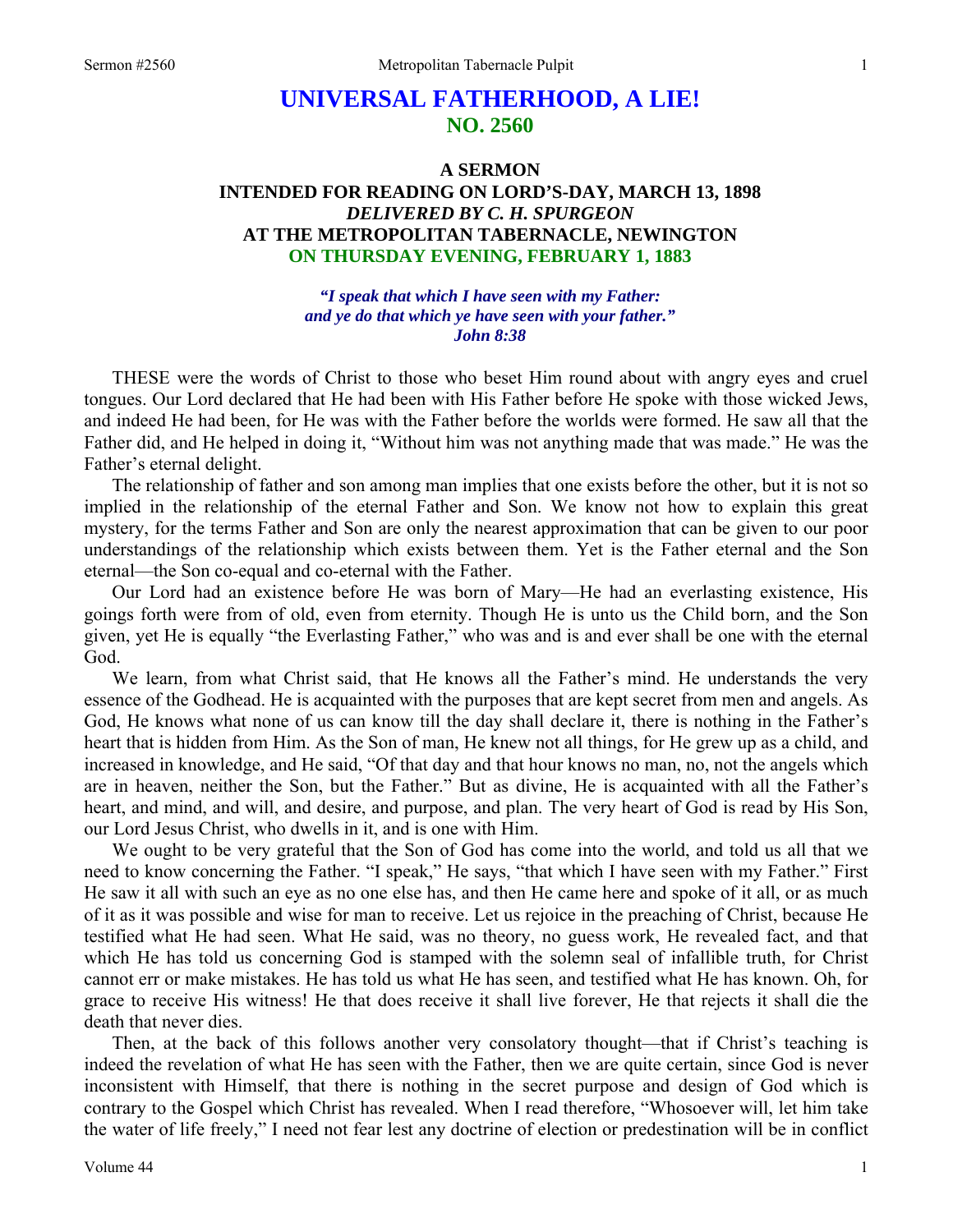with that invitation. If I hear Christ say, "He that believeth on me has everlasting life," I may be quite sure that it is so. There is nothing in the sealed Book of the Divine Decrees that is contrary to the open Book of Divine Revelation. There is no passage in the mysterious roll of destiny that, rightly understood, can conflict in any degree with any part of the Volume which the Spirit of God has given us. This ought to make us very glad.

I may sit down, and pore over the tremendous mysteries of fixed fate, foreknowledge, predestination, and the like, until I confuse my mind, and make my spirit heavy with a thousand gloomy thoughts about things I cannot understand, but what a mercy it is to say, "He hath said it, 'He that believeth and is baptized shall be saved.' 'God so loved the world, that he gave his only begotten Son, that whosoever believeth in him should not perish, but have everlasting life."

It cannot be that God is keeping back in His mind something that is contrary to what He has spoken, "God is not a man, that he should lie; neither the son of man, that He should repent: hath he said, and shall he not do it? or hath he spoken, and shall he not make it good?" I rejoice to know that neither has Christ seen wrongly, nor is there anything which He has seen which would conflict with what He has said to us.

I want you, dear friends, to look at the text and to notice two or three things that come out, as it were, incidentally. The first is, that *the doctrine of the universal fatherhood of God is a lie.* That is clear enough from this passage, "I speak that which I have seen with *my* Father: and ye do that which you have seen with *your* father." Then, there are two fathers, and there are two sets of children, there is a Father whom Christ calls, "My Father," and there is another father whom He calls, in speaking to the Jews who hated Him, "your father."

The prayer beginning, "Our Father, which art in heaven," was never meant to be used by everybody, in the mouth of the ungodly it is altogether out of place, for God is not their Father. "Ye must be born again" before you can be the children of God. The Scripture statement is clear and distinct, "As many as received him, to them gave he power to become the sons of God, even to them that believe on his name."

We are constantly spoken of as being begotten again, regenerated, and adopted by God, all of which is a farce and a nullity if men are by creation, and by their first natural birth, the children of God. It is not so, "We know that we are of God, and the whole world lieth in the wicked one." "Behold, what manner of love the Father hath bestowed upon us, that we should be called the sons of God," and the distinction is set forth between "us" who have received this "manner of love," and the multitude who are still the seed of the wicked one.

This truth needs to be proclaimed very forcibly, and the axe must be laid to the root of that deadly upas tree of universal fatherhood, for all manner of mischief will result if unconverted men are led to believe that they are already the sons of God. They are not so until they have been divinely translated out of the kingdom of Satan into the kingdom of God's dear Son.

Another fact that is incidentally taught us here is, that *there is a devil.* A great many of the devil's servants are so disrespectful to their lord that they even deny his existence, and the devil himself is so self-denying in this respect that he denies his own existence, and sets other people to do the same. Men squeezed the Lord's prayer very hard when they made it read, "Deliver us from evil," for it is pretty clear that it ought to be, "Deliver us from the evil one."

There is a distinct enunciation of a great master power of evil, a dread personality, "the prince of the power of the air, the spirit that now worketh in the children of disobedience: among whom also we all had our conversation in times past in the lusts of our flesh, fulfilling the desires of the flesh and of the mind; and were by nature the children of wrath, even as others," until grace brought us out from that terrible state.

They who have started on the road to heaven know that there is a devil, for they have had many an evil thought that came not from themselves or from their fellow men—strange, dark, mysterious thoughts, which have rushed upon them from the infernal regions and nowhere else, and those who have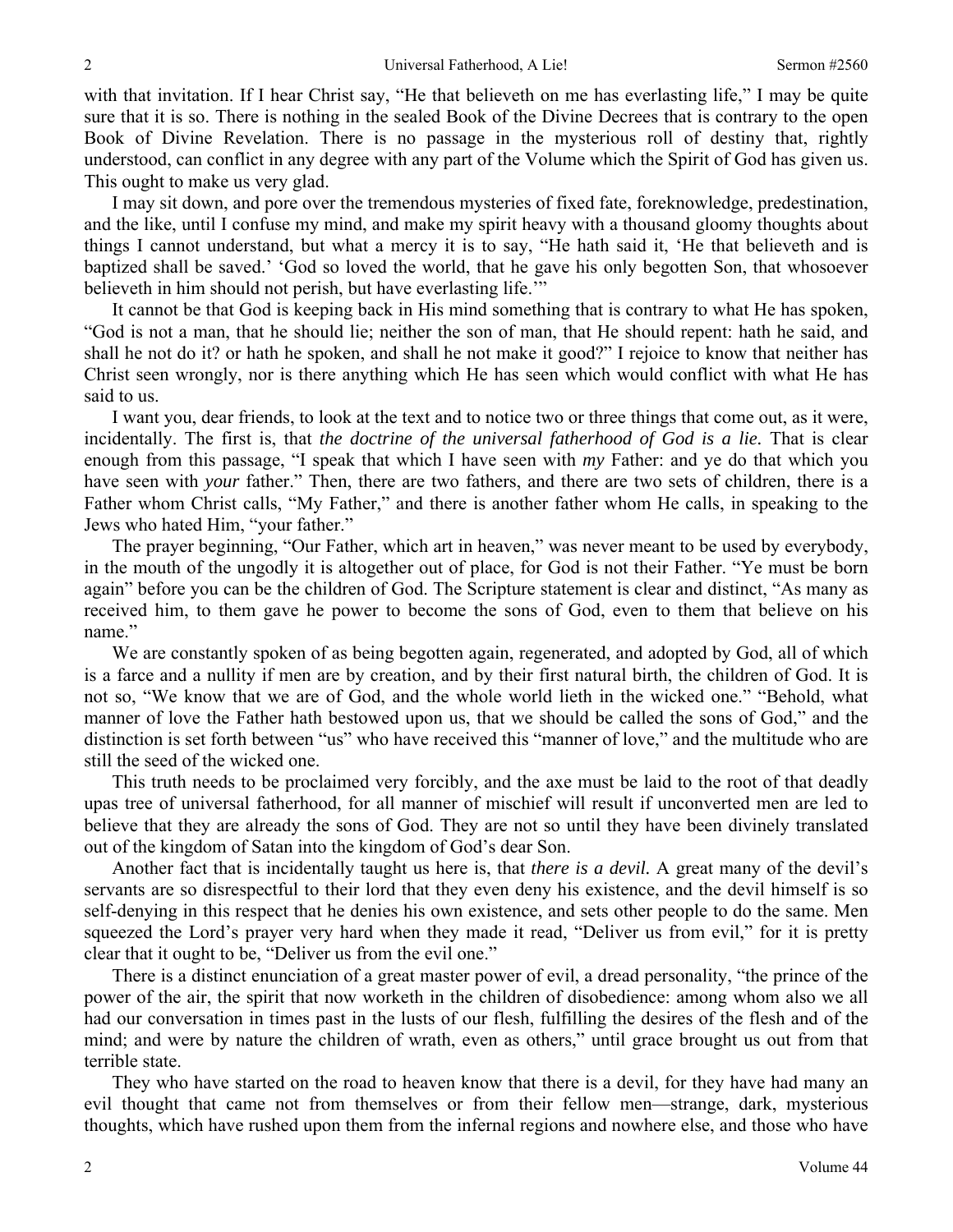stood foot to foot with Apollyon, as Christian did know full well that he is neither a myth nor a dream, but an awful and powerful adversary, from whom may God deliver us from day to day! Even His errand boys, his imps, are terrible enough, for Paul was hard put to it when he was vexed by a messenger of Satan, who buffeted him.

But as for Satan himself, when he comes to fight with a soul, woe to that man unless he has the almighty power of God to enable him to bear up in the day of battle! Our Lord Jesus Christ here speaks of Satan as being just as real as the Father is, "I speak that which I have seen with my Father: and ye do that which ye have seen with your father." Then He says, in the forty-fourth verse, "Ye are of your father the devil, and the lusts of your father ye will do."

I quite expect one of these days, to meet a man who will tell me that I have neither eyes, nor ears, nor head, nor body, nor soul, nor anything else. Sometimes I have said to myself, "Surely, the course of doubting can go no further, men have reached the uttermost absurdity of unbelief." But brethren, we know, to our joy, that there is a Father in heaven—the God and Father of our Lord and Savior Jesus Christ, and sometimes, we also know to our terror that there is another father of another family, against whom we fight in full assurance of victory, rejoicing that "the God of peace shall bruise Satan under our feet shortly."

Still, those are not the main truths I want to bring out of the text, let them be laid by to be thought upon, but think now of this truth—that nature is the root of character. That is the doctrine taught in this text*—that conduct is the result of nature,* for Christ says, "I speak that which I have seen with my Father," and to His enemies He says, "Ye do that which ye have seen with your father." A child talks according to his nature. Has he good training at home? Does he live with godly parents? Hear him prattle, and you will soon find out where he came from. Listen to another child, who has lived in very different circumstances, one who has been brought up amid evil of every kind, as you hear him talk, you learn from what kind of family he came.

It is the real nature of a person which produces the conversation and the conduct. It is not good actions that make a good man, it is the good man who does the good actions. It is not the sweet apples that make the tree sweet, but it is the sweetness of the sap, the excellence of the tree, which produces the good apples. So you see, there is a great deal more to be done than to alter your talk and your actions, your very nature has to be changed. That is the truth I want to bring out before I close my discourse.

**I.** Note first, that OUR BLESSED LORD PROVED HIS OWN PARENTAGE BY WHAT HE SAID, "I speak that which I have seen with my Father."

Though I cannot put my thoughts into words as I would like, it seems so beautiful to me that our Lord Jesus Christ should be called the Holy Child Jesus, and that all His life teaching should be, as it were, a child telling what He has seen at home. You have sometimes heard a pretty little guileless child telling out all that it has seen while with its father and mother, and disclosing even the innermost secrets of the family with *naiveté* and sweetness, and you have perhaps, laughed heartily as you have seen how everything has been laid bare by that little talker's tongue.

Now transfer that idea on a sublime scale, to Christ. He comes, as the Holy Child Jesus, not to tell us of the grandeur of God, but as though He condescends to take upon Himself our child nature in its immaturity, He tells us, as a child, what He has seen with the Father. It is such a blessed way of letting us know the secrets of God's heart for the Only begotten, the Well-beloved, to come and tell us, who are made by grace the younger members of the family, all that He has seen with the Father.

When we listen to Christ, we say at once that *He speaks to us words of love.* "Never man spake like this Man." He was Tenderness itself. He spoke so winsomely, and His words were so full of affection, that "the common people heard him gladly," yea, and even the publicans and sinners drew near to Him to hear Him. The first words of hope they ever heard fell from His dear lips. The teachers of the law were chilly and cold, and they froze up every thought of joy in the poor sinner's soul, but the words of Christ were warm with brotherly affection, for He spoke of what He had seen with the Father. What had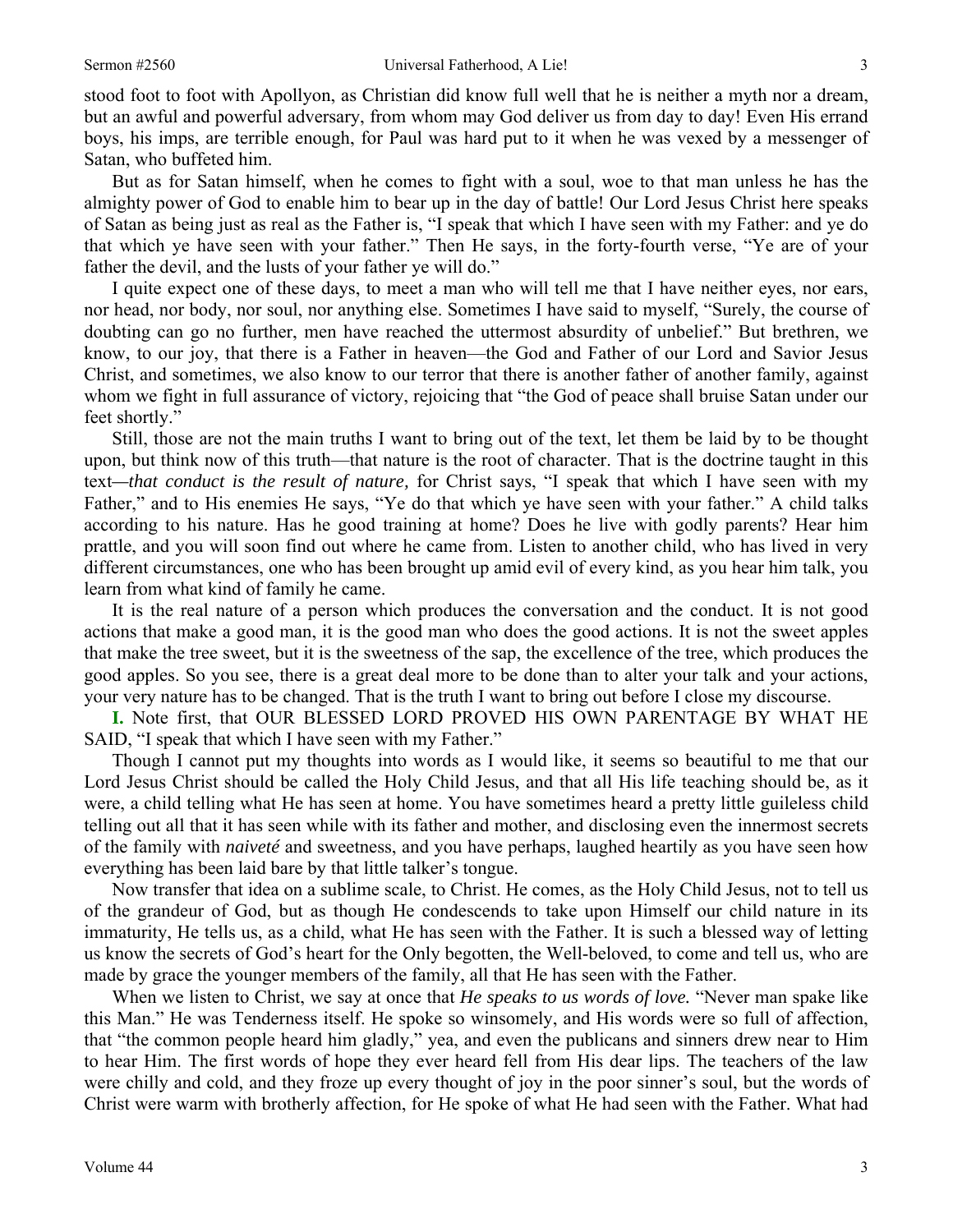He seen with the Father but love—love unutterable, love illimitable, love that endures forever, for "God is love."

Yet did Christ also speak *words of justice.* God is not so much love that any true attribute which ought to be found in a perfect character is absent, and therefore God is just. True Christianity is never dubious about the justice of God. The Lord abhors sin, He cannot endure it, He "will by no means clear the guilty." The tone of the chapter I have read to you seems severe, so it should be when spoken to hypocrites like those scribes and Pharisees. Do you expect God to treat them with anything but severity?

When our Lord Jesus Christ declares that the wicked shall be cast into hell, "where their worm dieth not, and the fire is not quenched," when He says, "these shall go away into everlasting punishment," you see the sternness of divine justice. Turn back to the Old Testament, and see whether this is not just the JEHOVAH who was the God of Abraham, of Isaac, and of Jacob, the righteous God who burned up Sodom and Gomorrah, and destroyed Pharaoh and his hosts in the Red Sea.

I confess that I have been as ready to tremble at the words of Jesus as at the tempest, fire, and smoke of Sinai's burning hill, for love, when it speaks terrible things, makes them more awful because of love. Nothing causes the darkness of the tempest to stand out so terribly as that one bright flash of lightning that makes it afterwards seem darker than before, and when, in the gentle words of Christ, we see the gleam of God's wondrous love, we feel confounded before the terror of many of His warnings, because He speaks that which He has seen with His Father, He keeps back nothing. He proclaims the God of love, but He proclaims that God who shall come, and shall not keep silence, and who shall judge the nations in righteousness, and smite the wicked with a rod of iron.

Yet notice always about our blessed Master this trait in the character of His speech, that He ever speaks *words of truth.* To Christ's sermons there need never be appended any list of *errata.* He has neither left anything out, nor left anything in by mistake. Nearly nineteen centuries have tried and tested the teachings of Jesus, and perhaps this century, with all its unbelief, does the character of Christ more honor than any century that has gone before it, and certainly the influence of Christ is felt today in places of which people little dream.

I heard one say that when our soldiers in the fight in Egypt stopped to put water to the lips of the thirsty enemies whom a century ago our troops would have slain at once, it was because the Christ was shadowing them! They felt His influence, though possibly most of them were not Christians at all. Everywhere the Christ is putting down barbarism in some form or other, and helping to amend the character of men, they are girded by Him though they have not known Him. He has never had to alter or to revise His teaching, though our explanation of the teaching has had to be corrected.

There have been prophets and teachers, not sent of God, who, to establish a system of doctrine, or a sect or denomination, have had to keep back or to exaggerate something or other, but it was not so with Christ, He spoke the truth, the whole truth, and nothing but the truth, for He had been with the Father, and as a child He told out what He had seen in the Father's house.

Thus I might keep on bringing out various points about our Lord's teaching, but I will only mention one other, and that is *the supreme holiness of the words of Christ.* Jesus Christ, with all His gentleness and love, never tolerates sin. That narrative in this chapter, in which He said to the adulteress, "Neither do I condemn thee," has never made any other woman commit adultery, and it has never helped a single conscience to find delight in unhallowed lust. No, the brightness of that glorious tenderness is as the shining of the terrible crystal. It is so pure in its tenderness, that while it is gentle with the sinner—and may we always be so!—yet it is all the more severe with the sin from its very gentleness.

Christ never helps us to be selfish, or to excuse ourselves, or to be hypocritical, covering up our sin with a cloak of godliness. No, but His teaching is pure, transparent righteousness from beginning to end, and we feel as if we could bow down before Him, and worship Him with the same adoration with which the cherubim and seraphim salute the Father, and say to Christ, "Holy, holy, holy, Lord God and Savior, our very hearts do worship Thee!" The teaching of Jesus is thus holy because He speaks the things which He has seen with His Father.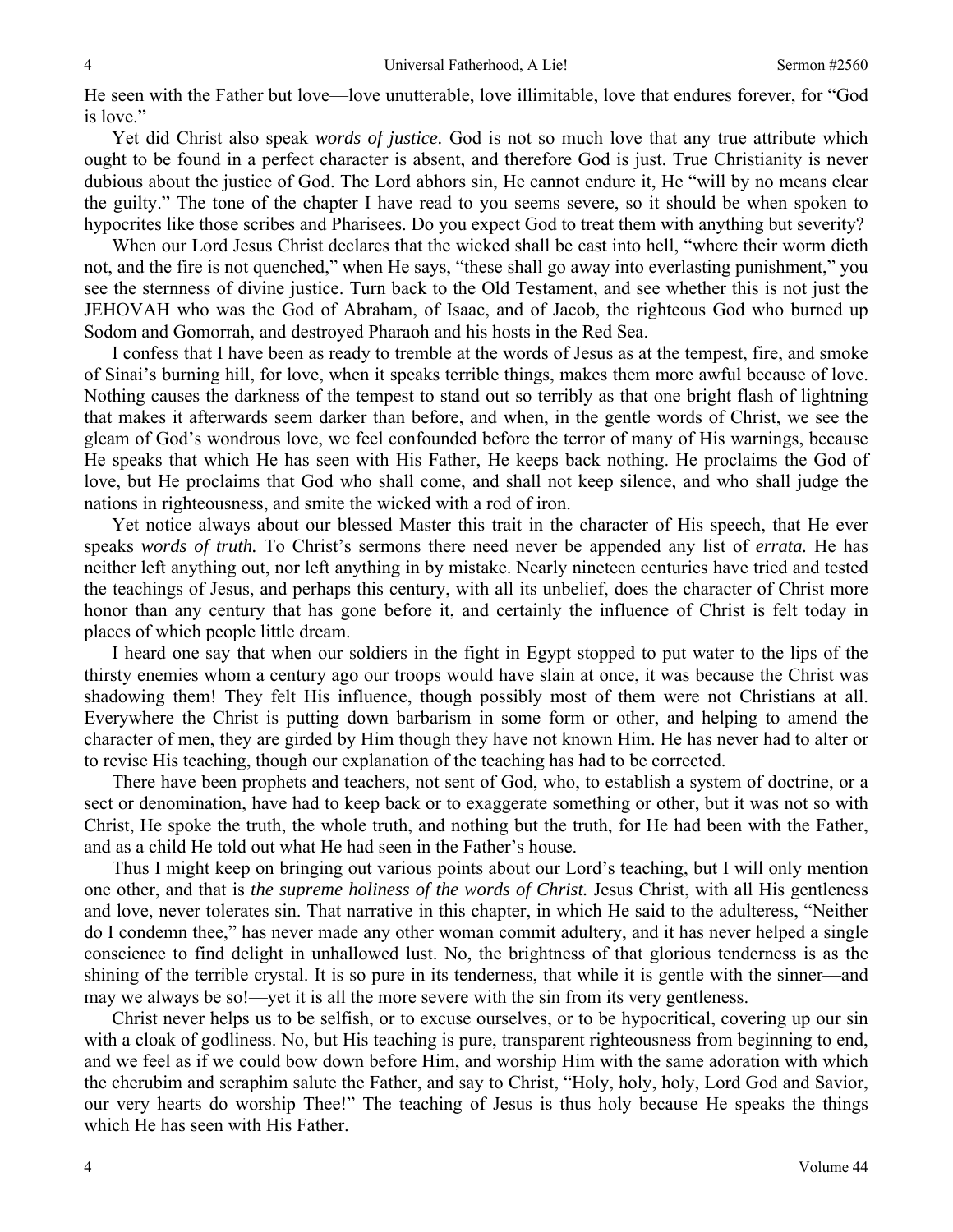**II.** Now I go to my second head, which is that like their Lord, CHRIST'S PEOPLE SHOULD ALSO DISPLAY THEIR PARENTAGE.

They should speak what they have seen with their father, and brothers and sisters, you and I are not the children of God if it is not so with us. We begin to suspect the parentage of any who have no resemblance to their reputed parents—no family trait or feature whatsoever, and certainly, in spiritual things, he who is in no respect like Christ, may begin to suspect that he is not a true born child of God, but merely bears the name, and has not come by supernatural descent from the Most High.

Notice first, that *children of God have in a measure the nature of their Father.* We are not full grown yet, some of us are very tiny babes, and it is not always easy to detect the Father's likeness in His infant. That likeness comes out as the child grows, and as the man appears, we are struck sometimes with the similarity between father and son, though we could scarcely trace it while the boy was but little. It is so with us in relation to our Heavenly Father, in regeneration, the nature of God is imparted to us—not, of course, that high and incommunicable essence of the Godhead which belongs to God alone, but the character and disposition of God become ours.

Did not the apostle Peter write, "Simon Peter, a servant and an apostle of Jesus Christ, to them that have obtained like precious faith with us through the righteousness of God and our Savior Jesus Christ: grace and peace be multiplied unto you through the knowledge of God, and of Jesus our Lord, according as his divine power hath given unto us all things that pertain unto life and godliness, through the knowledge of him that has called us to glory and virtue: whereby are given unto us exceeding great and precious promises: that by these ye might be *partakers of the divine nature,* having escaped the corruption that is in the world through lust"?

The Spirit of God in regeneration, creates in man a third principle which I believe was not there before. He is only body and soul until this miracle is wrought, but then he becomes body, soul, and spirit, he rises into a higher sphere, and enters into another world, into which he could not have come before. "The natural man receiveth not the things of the Spirit of God: for they are foolishness unto him: neither can he know them, because they are spiritually discerned." "The first man Adam was made a living soul," and we are made in his likeness. "The last Adam was made a quickening Spirit," and when we, by being born again, receive His likeness, then we participate in that quickening, and rise into the nature and image of God.

There is a "living and incorruptible seed, which lives and abideth forever," and which becomes our life in that day when, by the power of the Spirit of the eternal God, we are "begotten again unto a lively hope by the resurrection of Jesus Christ from the dead." This is a deep mystery, and blessed are they who need not merely talk of it, because every day they know its power. Now, where there is the nature of God, there will be a likeness to God, and you and I must have a measure of likeness to our great Father, or else it cannot be right for us to say that we are born of Him.

*Next, the children of God, when they are in a right state of heart, live with their Father.* If you send your children away to school, and they never come home to see you, they may grow up with very little of your characteristics, for they are apt to be impressed by those with whom they live. Those who are born of God live with God. Moses said, "LORD, thou hast been our dwelling place in all generations," and the apostle John wrote, "Truly our fellowship is with the Father, and with His Son Jesus Christ."

It is our delight to go to our Father, and to speak with Him. We dwell in God, even as Christ said to His disciples, "Abide in me, and I in you." You cannot live with a man without growing more or less like him, and certainly, no child of God can live with God, and contemplate the person and character of Christ so as to abide in Him, without becoming changed into His image, "from glory to glory, even as by the Spirit of the Lord."

Children have a natural gift of imitation, so *God's children imitate their Father.* Paul's words, in Ephesians 5:1, should read, "Be ye imitators of God, as dear children." It is very curious to see how children will imitate their parents. Was there ever a preacher whose boy did not stand on a chair, and try to preach? Was there ever a man who laid bricks or used a saw, who has not caught his children doing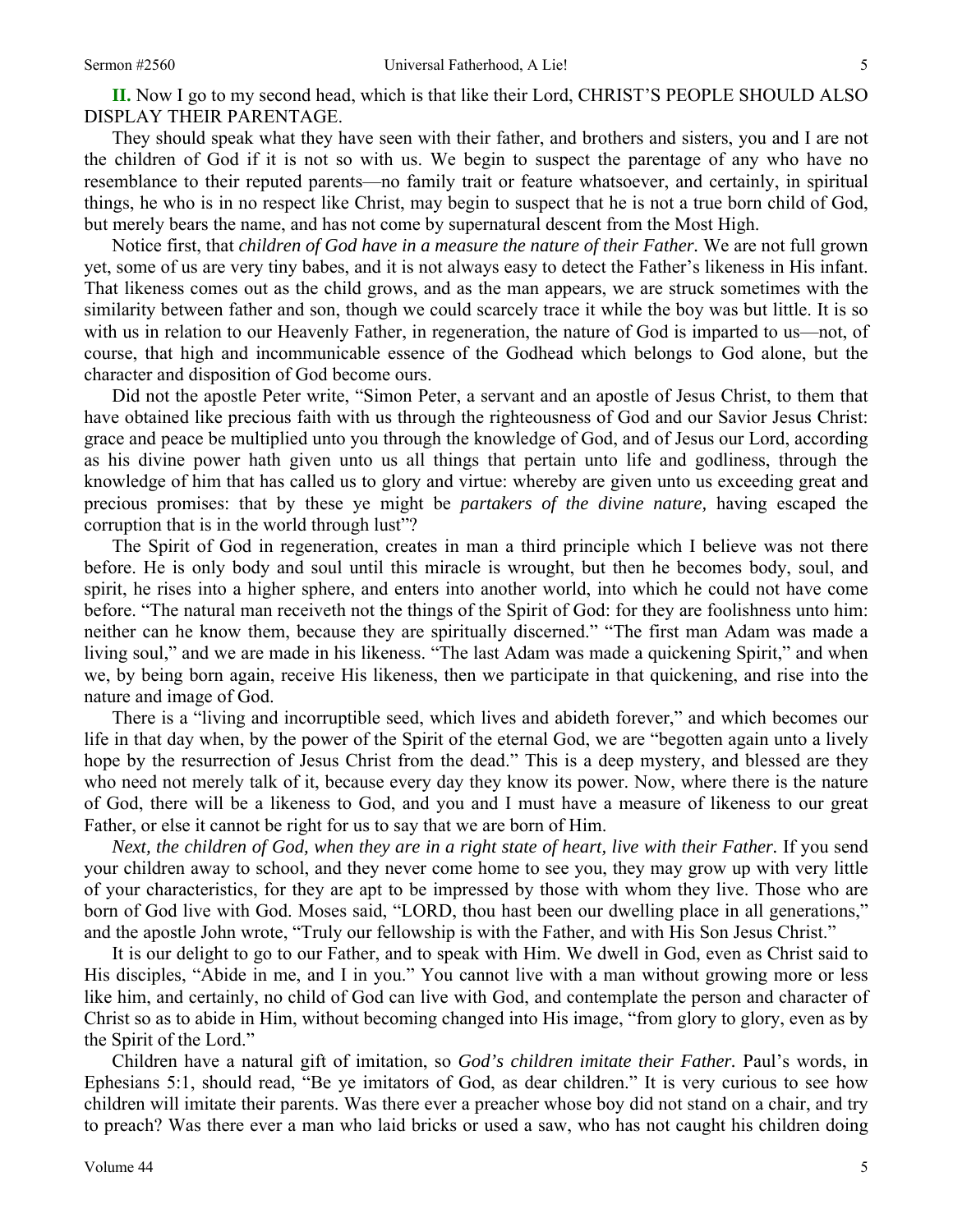the same sort of thing? Was there ever a girl who did not seem to know what she would come to in being a nurse of little children, and therefore naturally took to nursing a doll? It is the habit of children to imitate, they cannot help it.

Well now, if we are the children of God, and if we dwell with God, the instinct of imitation will certainly manifest itself, and we shall try to be doing in our small way, those deeds of kindness and love, those acts of righteousness and holiness, which God is doing, and it will be said of us in our measure, "Ye do that which you have seen with your father."

Then in addition, God*'s children tell what they hear.* There is in a child, the instinct always to tell what it hears. I am afraid that I have not lost that instinct myself, though I am no longer a child, I never like to be entrusted with anybody's secrets, and I generally give people notice that if they want them published abroad, they have only to communicate them to me. It stops me from being bothered with a lot of things that will be sure to get known without my telling them.

Children cannot keep a secret, it is no use to tell them to do so. If there is any family secret at all, the children must not only be put to bed at night, but they must be kept in bed all day, for "little pitchers have large ears," and they also have a great gift of running over. Children tell just the very thing that you do not want them to say, and say it just at the very time when you would rather not have it said.

So the children of God must tell what they have seen of their Father. As soon as ever they have heard of the great Father's love, something makes them want to run out of doors, and find somebody to whom they can say, "Did you ever hear this wonderful story?" Perhaps that "somebody" has no sympathy with them, but he is bound to hear what they have to say, and then off they go to someone else to ask whether he ever heard this good news. Though they may be ridiculed and laughed at, yet these dear children of God will keep telling the blessed tale.

The more a man has learned of Christ, the more I believe he will want to tell the endless and untellable story of what he has seen with the Father. I have known some professedly Christian people who hardly like to be spoken to about the things of God, but it ought not to be so. Let the dear children talk about their Lord as much as ever they like—at the street corners if they please, or at the dinner table. Anywhere and everywhere, a good word for God ought never to be out of season.

Surely, there is no place where a word about the precious Savior will be out of order. What if we do sometimes cast pearls before swine? We have so many of them that we can afford to let the wretched creatures munch one or two, and if they turn again and tear us, we can endure even this in the hope that afterwards, they may be sorry for it, and God may rend and renew their hearts. Therefore, do not be bashful, you who know the Lord, but say with emphasis, "I must speak that which I have seen with my Father."

**III.** Now I have to finish on the gloomy side of the subject, namely, that THE DEVIL'S FAMILY PARTAKE OF THE DEVIL'S NATURE, and they are sure to speak that which they have seen with their father.

For instance, there are some who are very spiteful, and speak with *enmity, especially of Christian people.* They cannot bear them, they have never a good word for them. They denounce their motives, if they cannot find fault with their actions. I do not wonder that they do so, because their father did so a long while ago.

One of his names is, "the accuser of the brethren," and it was said to him of old, "I will put enmity between you and the woman, and between thy seed and her seed." There is always that enmity, and we expect to see it, so we are not surprised, but we are grieved for any of you who, by your speech, betray your hatred of the people of God, and so reveal the fact that you are children of Satan.

One said, "I would like to kill all Christians. I hate them, I cannot endure them, especially if they are very earnest, I would have such fellows hung." Did not one say the other day of a certain minister, that he wished he had been killed in the accident? Yes, he did, and that is the feeling that some have toward those who are true Christians. What said the Jews concerning Paul? "Away with such a fellow from the earth: for it is not fit that he should live."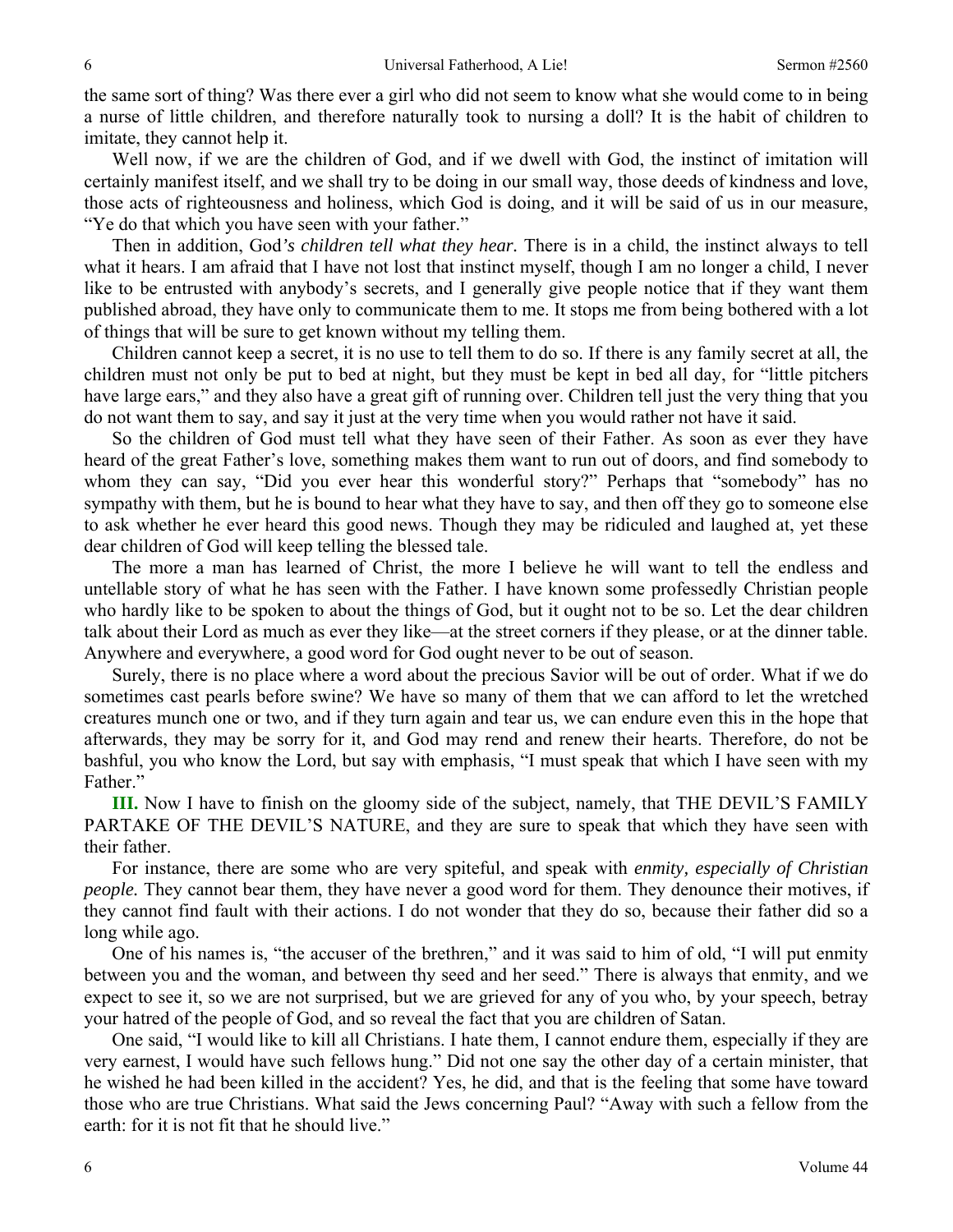That is the way the devil's children still talk, for they hear it at home with their father. Did Satan ever have a good word for our Father? No, then he will never have a good word for His children. When sometimes he has spoken a true word, he has tried, with fiendish malice, to undermine the cause of Christ by praising it, but you remember how Paul and Silas would not let the devil praise them, they stopped his mouth directly. The highest compliment the devil can pay to virtue is to hate it. It is the unconscious homage that evil must pay to goodness to loathe it, even as Satan loathes all that is good and right.

Beside this, *the devil's children frequently speak untruths.* There are some who lie in trade, and some who lie in jest, they cal1 them "white lies." If this is the case with anybody here, do not deceive yourself, my friend. You know who was a liar from the beginning, and the father of lies, and they who cannot or will not speak the truth, are the children of that ancient liar, and they will have to go home to their father one of these days. They are not the children of God, for God's children abhor a lie. When their word is once given, they will stand to it even to their own hurt. If you are not true, you have not been with the great Father of truth, and you must have learned falsehood from the great father of lies.

There are some too, who are *wickedly proud—*proud of their person, proud of the rags they wear, proud of their abilities, proud of their station, proud of their ancestors, proud of I know not what—too haughty almost to come near a commonplace person. Yes, they learned that of their father, for Lucifer is the very prince of pride. "By that sin fell the angels," and in that sin live those who are like the fallen angels. I beseech you, fling away all pride, may God help you soon to be rid of it altogether!

Then there is another trait which is common enough in many persons, and that is*, self-will.* They are not going to be ruled and governed, and tied to their mother's apron strings, they will have their own way. If they suffer for it, they will do as they like, and be their own master. Yes, and they learned that from their father, for that is the way he talked of old. "Better," he said, "to reign in hell than serve in heaven," according to Milton, and Milton has but put into words the spirit of that fallen one. He is rebellious, he cannot endure authority, he will not yield to God, the word "obey" is one which he cannot stand.

Oh, let those who are living in disobedience to God, in utter carelessness, as lovers of pleasure rather than lovers of God—self-seekers who never give a thought to what they owe to their Creator and their Lord—let them understand that all this betrays whose children they are, and where they were brought up. Does anybody get angry at my speech and say, "I will hear no more of it"? That is like your father too. And do you gnash your teeth, and bite your tongues? That is like your father too: "Ye do that which ye have seen with your father."

What shall be the conclusion of my discourse? Why, my drear friends, that it is of very little use for you to try and change your outward character, and your language, and so forth, first. What you need is for your nature to be changed. When the fountain is made sweet, the streams will be sweet, but until the source is sweetened, that which comes out of it will still be impure.

"Ye must be born again." Do you ask, "How can that be?" Well, there is a very wonderful connection between being born again and believing in the Lord Jesus Christ. Read the third chapter of John's Gospel, and note how our Lord not only said to Nicodemus, "Ye must be born again," but He also said, "As Moses lifted up the serpent in the wilderness, even so must the Son of man be lifted up: that whosoever believeth in him should not perish, but have eternal life." Believe in Christ, and you are born again.

That act of faith is an indication that the new birth has taken place. The moment that God gives you the grace to trust yourself with Christ, He has also renewed your nature, that act of trusting in Christ is like the first snowdrop that tells us that spring is near. Believe in the Lord Jesus Christ, and you are a new man in Christ. Then live with your Father, and go out and tell all that you have seen with your Father, and God bless you, for Christ's sake! Amen.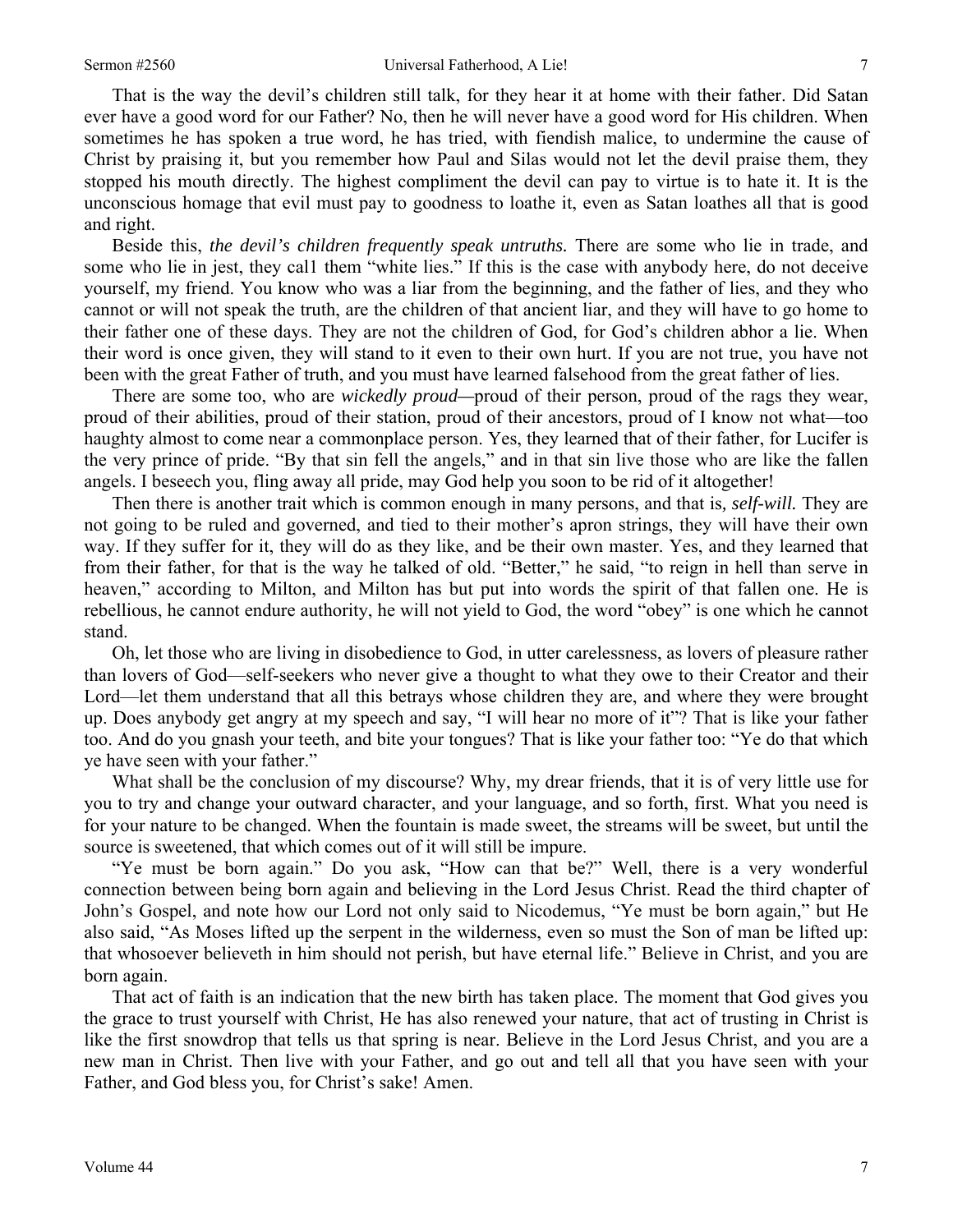#### **EXPOSITION BY C.H. SPURGEON**

#### *JOHN 8:12-39*

**Verses 12-13.** *Then spake Jesus again unto them, saying, I am the light of the world: he that followeth me shall not walk in darkness, but shall have the light of life. The Pharisees—* 

These wasps were always stinging Him, when He drove them away once, they quickly returned to attack Him again, "The Pharisees—

**13-15.** *Therefore said unto him, Thou bearest record of thyself; thy record is not true. Jesus answered and said unto them, Though I bear record of myself, yet my record is true: for I know whence I came, and whither I go; but ye cannot tell whence I come, and whither I go. Ye judge after the flesh; I judge no man.* 

He did not come for that purpose the first time, He will come, a second time, to judge all mankind. **16.** *And yet if I judge, my judgment is true: for I am not alone, but I and the Father that sent me.* 

You see, brethren, how our Lord Jesus claimed to be God, for He put Himself here in such a connection with God as would be quite inconsistent for any mere man. This is what Paul meant when He said that Christ "thought it not robbery to be equal with God," He thought it not a prize to be grasped, for it was already His.

**17-18.** *It is also written in your law, that the testimony of two men is true. I am one that bear witness of myself, and the Father that sent me beareth witness of me.* 

He did that by the miracles which Christ worked, and they proved that He was indeed sent of God.

**19.** *Then said they unto him, Where is thy Father? Jesus answered, Ye neither know me, nor my Father: if ye had known me, ye should have known my Father also.* 

They thought they knew His reputed father Joseph, they thought they also knew all about Christ, the carpenter's Son, but there is more in Christ than carnal eyes can ever see. There is more in Christ than the most enlightened understanding, if it be but natural understanding, can ever perceive. These blind bats, the Pharisees, neither knew Christ nor the Father. If they had known Him, they would have known the Father, for Christ is "the brightness of His glory, and the express image of His person."

**20***. These words spake Jesus in the treasury, as he taught in the temple: and no man laid hands on him; for his hour was not yet come.* 

Like our Lord, every child of God is immortal till his work is done. This ought to divest us of every kind of fear. The enemy cannot lay hands upon a Christian until his Lord wills it, and when his hour has come, then it behooves not the child of God to resist the Father's will.

**21.** *Then said Jesus again unto them, I go my way, and ye shall seek me, and shall die in your sins: whither I go, ye cannot come.* 

Oh, what a terrible sentence is that! I pray that the Lord may never say that to any of us, "Whither I go, you cannot come." That would be the death knell of all our hopes, and would make our life one long banishment. Blessed be His name, we who have sought Him, and have found Him, know that we shal1 not die in our sins, and whither He has gone, we shall go also.

**22-23.** *Then said the Jews, Will he kill himself? because he saith, Whither I go, ye cannot come. And he said unto them, Ye are from beneath; I am from above:* 

You are of a groveling nature, your thoughts rise out of the abyss where every evil dwells.

**23-24.** *Ye are of this world; I am not of this world. I said therefore unto you, that ye shall die in your sins: for if ye believe not that I am he, ye shall die in your sins.* 

If you have no faith in Christ as the Son of God, "ye shall die in your sins." What an awful thing it will be to die in your sins! What cerements for your eternal burial! What a robe of fire in which to lie down for your long sleep, and then to find no sleep because of it! "Ye shall die in your sins." I would like this short, stern sentence to ring in the ears of every unbeliever. This is not my word, but Christ's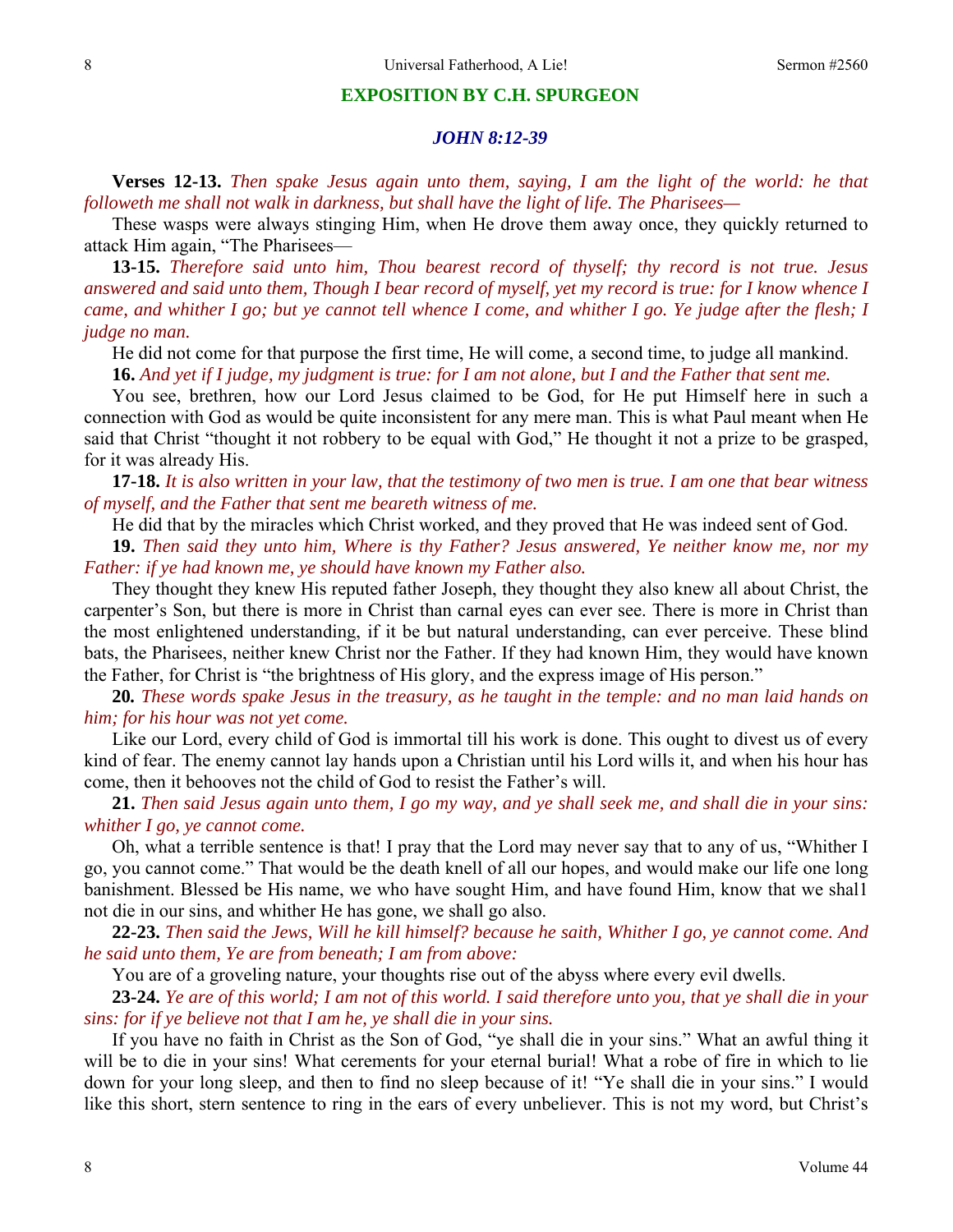own word—the word of the most loving and tender Savior, "If ye believe not that I am he, ye shall die in your sins."

**25-29.** *Then said they unto him, Who art thou? And Jesus saith unto them, Even the same that I said unto you from the beginning. I have many things to say and to judge of you: but he that sent me is true; and I speak to the world those things which I have heard of him. They understood not that he spake to them of the Father. Then said Jesus unto them, When ye have lifted up the Son of man, then shall ye know that I am he, and that I do nothing of myself; but as my Father hath taught me, I speak these things. And he that sent me is with me:* 

This made Christ's life so calm, so deeply joyous amid all its sorrow. "He that sent me is with me." Servant of God, can you say the same? If so, it is your joy, your confidence, your strength. God grant that we may each one of us realize that blessed presence of our Lord!

**29.** *The Father hath not left me alone; for I do always those things that please him.* 

Christ could truly say that. Oh, that it might be true of us too!

**30-31.** *As he spake these words, many believed on him, Then said Jesus to those Jews which believed on him, If ye continue in my word, then are ye my disciples indeed;* 

"If you became my disciples because of what I said, will you believe what I shall yet say? Are you prepared to take in still further revelations, and to receive whatever I shall teach you? If so, 'then are ye my disciples indeed'"

**32.** *And ye shall know the truth, and the truth shall make you free.* 

Some who heard this message of our Lord caught at it, they were always on the watch for anything to cavil at and contradict, and therefore—

**33-34.** *They answered him, We be Abraham's seed, and were never in bondage to any man: how sayest thou, Ye shall be made free? Jesus answered them, Verily, verily, I say unto you, Whosoever committeth sin is the servant of sin.* 

Or "the slave of sin." There is the test of your position, if you do the devil's dirty work, you are his servant. If you delight in sin, then you can hear your fetters clank if the ears of your conscience are but open, "Whosoever committeth sin is the servant of sin."

**35-37.** *And the servant abideth not in the house for ever: but the Son abideth ever. If the Son therefore shall make you free, ye shall be free indeed. I know that ye are Abraham's seed;* 

"I know what a boast you make of that."

**37-39.** *But ye seek to kill me, because my word hath no place in you. I speak that which I have seen with my Father: and ye do that which ye have seen with your father. They answered and said unto him, Abraham is our father.* 

Jesus had admitted that, as a matter of temporal descent, but He denied it as a matter of real fact.

**39-45.** *Jesus saith unto them, If ye were Abraham's children, ye would do the works of Abraham. But*  now ye seek to kill me, a man that has told you the truth, which I have heard of God: this did not *Abraham. Ye do the deeds of your father. Then said they to him, We be not born of fornication; we have one Father, even God. Jesus said unto them, If God were your Father, ye would love me: for I proceeded forth and came from God; neither came I of myself, but he sent me. Why do ye not understand my speech? even because ye cannot hear my word. Ye are of your father the devil, and the lusts of your father ye will do. He was a murderer from the beginning, and abode not in the truth, because there is no truth in him. When he speaketh a lie, he speaketh of his own; for he is a liar, and the father of it. And because I tell you the truth, ye believe me not.* 

May He never have to say this to any of us !

### **HYMNS FROM "OUR OWN HYMN BOOK"—15, 653, 262**